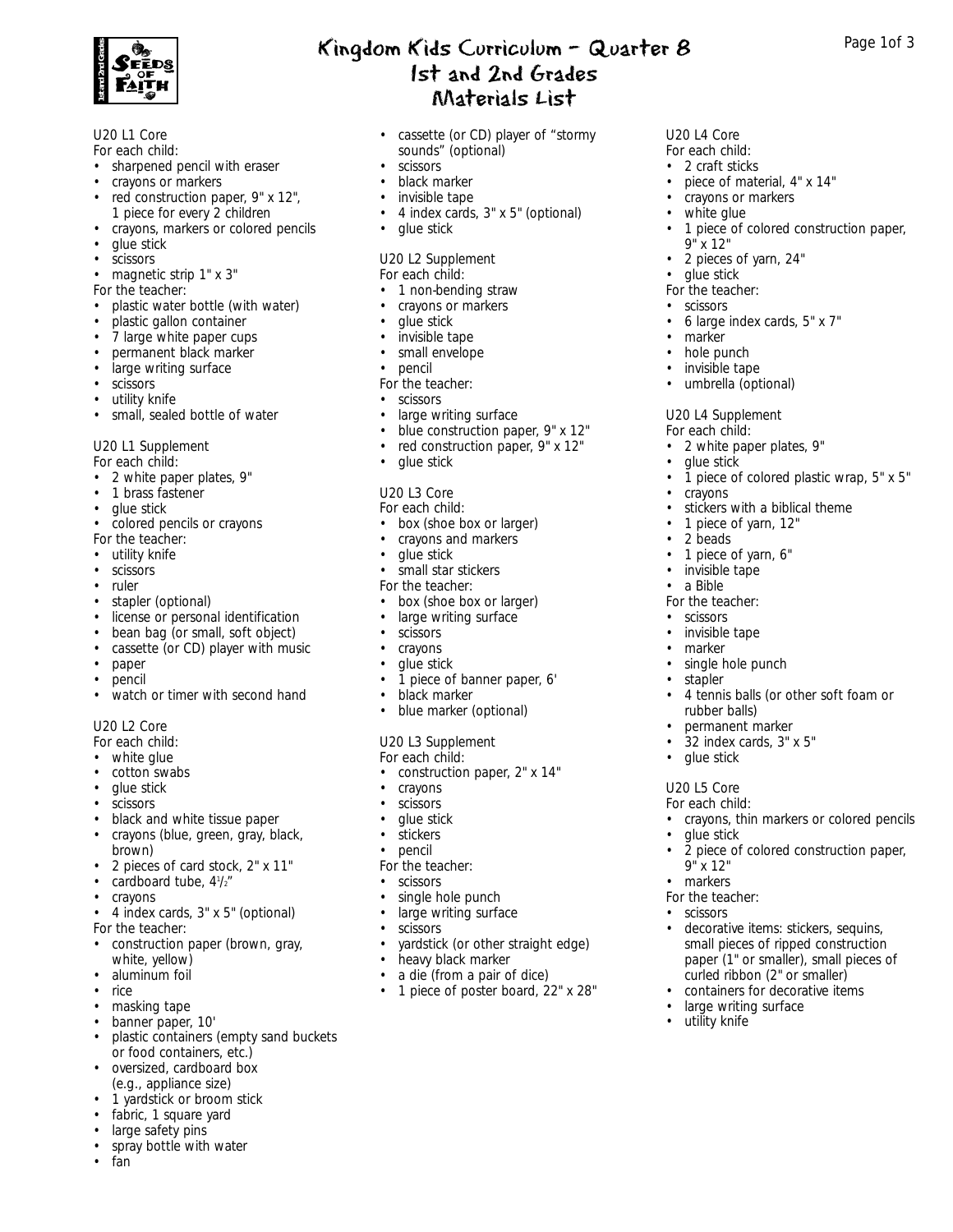U20 L5 Supplement

- *For each child:* • crayons, thin markers, or colored pencils
- glue stick
- 1 piece of ribbon, 8"
- pencil
- *For the teacher:*
- scissors
- hole punch
- clear contact paper (optional)
- large writing surface

U20 L6 Core

- *For each child:*
- crayons and markers
- glue stick
- 10 index cards, 3" x 5" (cut in half)
- rubber band
- 6 pennies (or other coin, button, game marker, etc.) *For the teacher:*
- scissors
- 
- 8 sturdy white paper plates, 8"
- thick black marker

U20 L6 Supplement

- *For each child:*
- 1 piece of construction paper, 9" x 12"
- glue stick
- **scissors**
- crayons
- 2 pieces of ribbon, 2" x 12"
- tape
- decorative items: stickers, glitter, etc.
- small paper clip
- *For the teacher:*
- scissors
- magnetic stripping (optional)
- 1 piece of poster board, 22" x 28"
- 6 index cards, 5" x 7"
- black marker
- 1 die (from a pair of dice)
- 24 index cards, 3" x 5"
- glue stick
- score pad and pencil

### U21 L1 Core

*For each child:*

- crayons or markers
- glue stick
- 1 piece of tan construction paper, 9" x 12"
- scissors
- *For the teacher:*
- banner paper, 4'
- 1 piece of brown construction paper, 9" x 12", for every 2 children
- pencil
- scissors
- decorative items: material scraps, construction paper scraps
- colored markers
- glue or tape
- scissors
- 1 medium sized plastic ball

U21 L1 Supplement *For each child:*

- glue stick
- 2 pieces of yarn, each 20"
- marker
- pencil
- *For the teacher:*
- masking tape
- single hole punch
- scissors<br>• large w
- large writing surface
- 1 die (from a pair of dice)
- 1 piece of poster board, 22" x 28"
- 36 pieces of construction paper, 3" x 3"

U21 L3 Core *For each child:*

9" x 12" • invisible tape • glue stick  $\bullet$   $\bar{1}$  index card, 5" x 7" • 1 paper plate, 9" • crayons *For the teacher:* • 5 medium envelopes

**scissors** • black marker • scissors

utility knife

• 7 index cards, 3" x 5"

U21 L3 Supplement *For each child:*

• glue stick

*For the teacher:* • scissors

> • newspaper glue stick

• marker • 2 pencils U21 L4 Core *For each child:* • pencil • glue stick

• scissors

large writing surface

3 straws, non-bending • 1 cardboard tube, 4<sup>1</sup>/<sub>2</sub>" • 1 piece of yarn, 24" • 1 medium rubber band • 1 piece of brown paper, 4" x 4"

• crayons or markers *For the teacher:* • scissors

• single hole punch • glue stick

• 1 potato

• 10 pieces of colored pipe cleaners, 4" • 1 piece of colored construction paper,

Page 2of 3

• red construction paper, one 9" x 12" piece for every 4 children

• cutting board or cardboard (optional)

• crayons (including a black crayon) • wooden coffee stirrers (or small craft stick or unsharpened pencil)

• 1 piece of construction paper, 6" x 9"

• 1 piece of construction paper, 9" x 12"

• 52 index cards (unlined), 3" x 5"

- 2 different, small, flat objects
- glue stick
- markers
- ruler
- score pad and pencil

# U21 L2 Core

### *For each child:*

- 1 piece of construction paper, 9" x 12"
- scissors<br>• crayons
- crayons and markers
- glue stick
- 1 circular piece of fabric, 16"
- 1 piece of construction paper, 2" x 6<sup>1</sup>/<sub>4</sub>"
- 1 paper towel roll
- rubber band
- clear tape
- *For the teacher:*
- scissors
- glue stick
- thin black marker
- 8 index cards, 5" x 7"
- marker

### U21 L2 Supplement

- *For each child:*
- crayons or markers<br>• 1 piece of construct
- 1 piece of construction paper, 6" x 9"
- glue stick<br>• cravons
- crayons
- 2 envelopes or small plastic bags

large clear jar or container • pocket-sized Bible (that will fit inside

jelly beans (enough to fill the jar) seal-tight plastic bag or container

• 1 index card, 3" x 5" • highlighter

• red crayon pencil *For the teacher:* **scissors** 

> the jar) serving spoon

with a lid

glue stick • 2 spoons

large writing surface